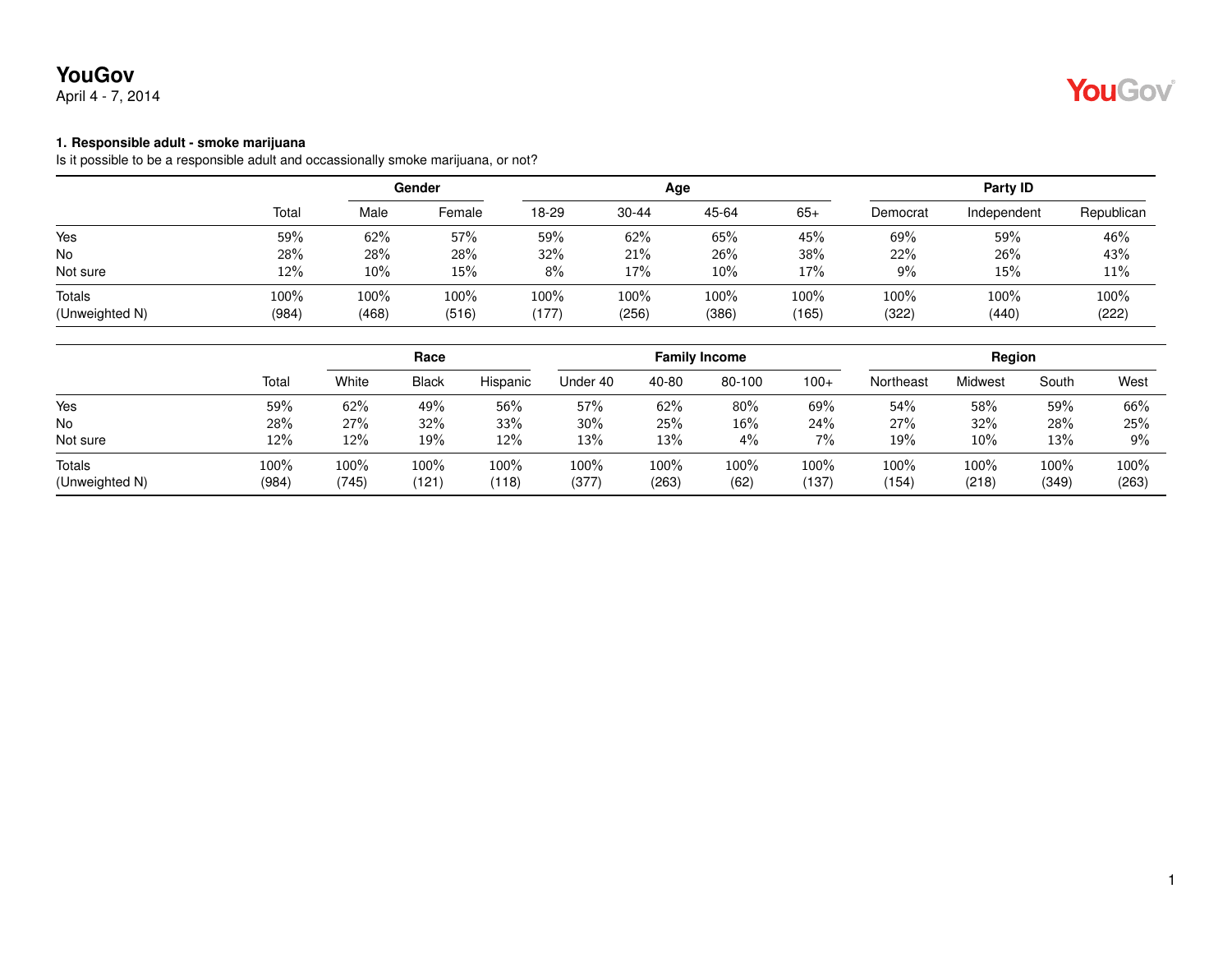# April 4 - 7, 2014

## **2. Harder to be responsible adult**

Do you think it makes it harder or easier to be a responsible adult if a person occassionally smokes marijuana?

|                     |       | Gender |        |        |           | Age   | Party ID |          |             |            |
|---------------------|-------|--------|--------|--------|-----------|-------|----------|----------|-------------|------------|
|                     | Total | Male   | Female | 18-29  | $30 - 44$ | 45-64 | $65+$    | Democrat | Independent | Republican |
| Harder              | 38%   | 39%    | 38%    | 35%    | 35%       | 36%   | 53%      | 26%      | 39%         | 57%        |
| Makes no difference | 47%   | 48%    | 47%    | 44%    | $50\%$    | 52%   | 38%      | 57%      | 48%         | 29%        |
| Easier              | 5%    | 5%     | 5%     | $10\%$ | $6\%$     | 4%    | $0\%$    | 6%       | 5%          | 5%         |
| Not sure            | 10%   | 8%     | 11%    | 12%    | $9\%$     | 9%    | 10%      | 11%      | $9\%$       | 9%         |
| Totals              | 100%  | 100%   | 100%   | 100%   | $100\%$   | 100%  | 100%     | 100%     | 100%        | 100%       |
| (Unweighted N)      | (988) | (470)  | (518)  | (179)  | (257)     | (387) | (165)    | (323)    | (442)       | (223)      |

|                     | Total   | Race  |              |          |          |       | <b>Family Income</b> |        | Region    |         |       |       |
|---------------------|---------|-------|--------------|----------|----------|-------|----------------------|--------|-----------|---------|-------|-------|
|                     |         | White | <b>Black</b> | Hispanic | Under 40 | 40-80 | 80-100               | $100+$ | Northeast | Midwest | South | West  |
| Harder              | 38%     | 40%   | 36%          | 32%      | 36%      | 39%   | 33%                  | 43%    | 34%       | 41%     | 38%   | 40%   |
| Makes no difference | 47%     | 48%   | 38%          | 51%      | 46%      | 52%   | 62%                  | 45%    | 50%       | 40%     | 48%   | 50%   |
| Easier              | 5%      | 3%    | $10\%$       | $10\%$   | 7%       | 3%    | 2%                   | $4\%$  | 3%        | 8%      | 4%    | 5%    |
| Not sure            | 10%     | 9%    | $16\%$       | 8%       | 11%      | 5%    | 4%                   | 8%     | 14%       | $10\%$  | 10%   | 6%    |
| Totals              | $100\%$ | 100%  | 100%         | $100\%$  | 100%     | 100%  | 100%                 | 100%   | 100%      | 100%    | 100%  | 100%  |
| (Unweighted N)      | (988)   | (749) | (121)        | (118)    | (378)    | (265) | (62)                 | (137)  | (154)     | (218)   | (351) | (265) |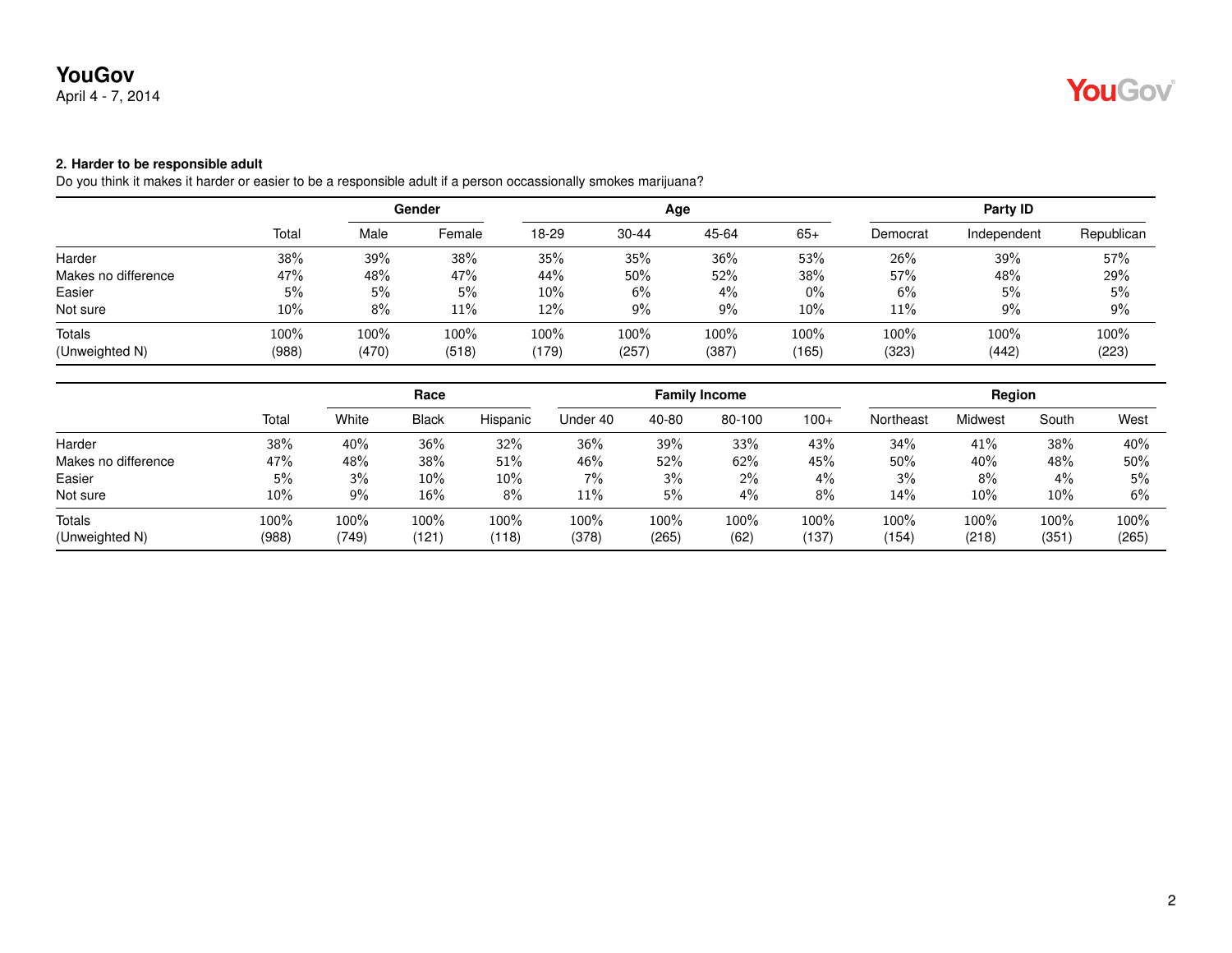## **3. Most MJ smokers - responsible adults**

Do you think most people who occassionally smoke marijuana are responsible adults, or not?

|                          |               | Gender        |               |               |               | Age           | Party ID      |               |               |               |
|--------------------------|---------------|---------------|---------------|---------------|---------------|---------------|---------------|---------------|---------------|---------------|
|                          | Total         | Male          | Female        | 18-29         | $30 - 44$     | 45-64         | $65+$         | Democrat      | Independent   | Republican    |
| Yes                      | 45%           | 43%           | 46%           | 39%           | 44%           | 53%           | 38%           | 55%           | 44%           | 32%           |
| <b>No</b>                | 35%           | 37%           | 34%           | 44%           | 32%           | 29%           | 43%           | 28%           | 34%           | 52%           |
| Not sure                 | 20%           | 19%           | 20%           | 17%           | 24%           | 18%           | 19%           | 17%           | 22%           | 17%           |
| Totals<br>(Unweighted N) | 100%<br>(987) | 100%<br>(470) | 100%<br>(517) | 100%<br>(179) | 100%<br>(256) | 100%<br>(387) | 100%<br>(165) | 100%<br>(323) | 100%<br>(441) | 100%<br>(223) |

|                |         | Race  |              |          |          |       | <b>Family Income</b> |        | Region    |         |       |       |
|----------------|---------|-------|--------------|----------|----------|-------|----------------------|--------|-----------|---------|-------|-------|
|                | Total   | White | <b>Black</b> | Hispanic | Under 40 | 40-80 | 80-100               | $100+$ | Northeast | Midwest | South | West  |
| Yes            | 45%     | 46%   | 42%          | 43%      | 47%      | 50%   | 60%                  | 43%    | 43%       | 41%     | 47%   | 46%   |
| <b>No</b>      | 35%     | 34%   | 37%          | 44%      | 33%      | 36%   | 28%                  | 35%    | 33%       | 39%     | 36%   | 33%   |
| Not sure       | 20%     | 20%   | 21%          | 13%      | 21%      | 14%   | 12%                  | 21%    | 24%       | 20%     | 17%   | 21%   |
| Totals         | $100\%$ | 100%  | 100%         | 100%     | 100%     | 100%  | 100%                 | 100%   | 100%      | 100%    | 100%  | 100%  |
| (Unweighted N) | (987)   | (749) | (121)        | (117)    | (376)    | (265) | (62)                 | (137)  | (155)     | (217)   | (351) | (264) |